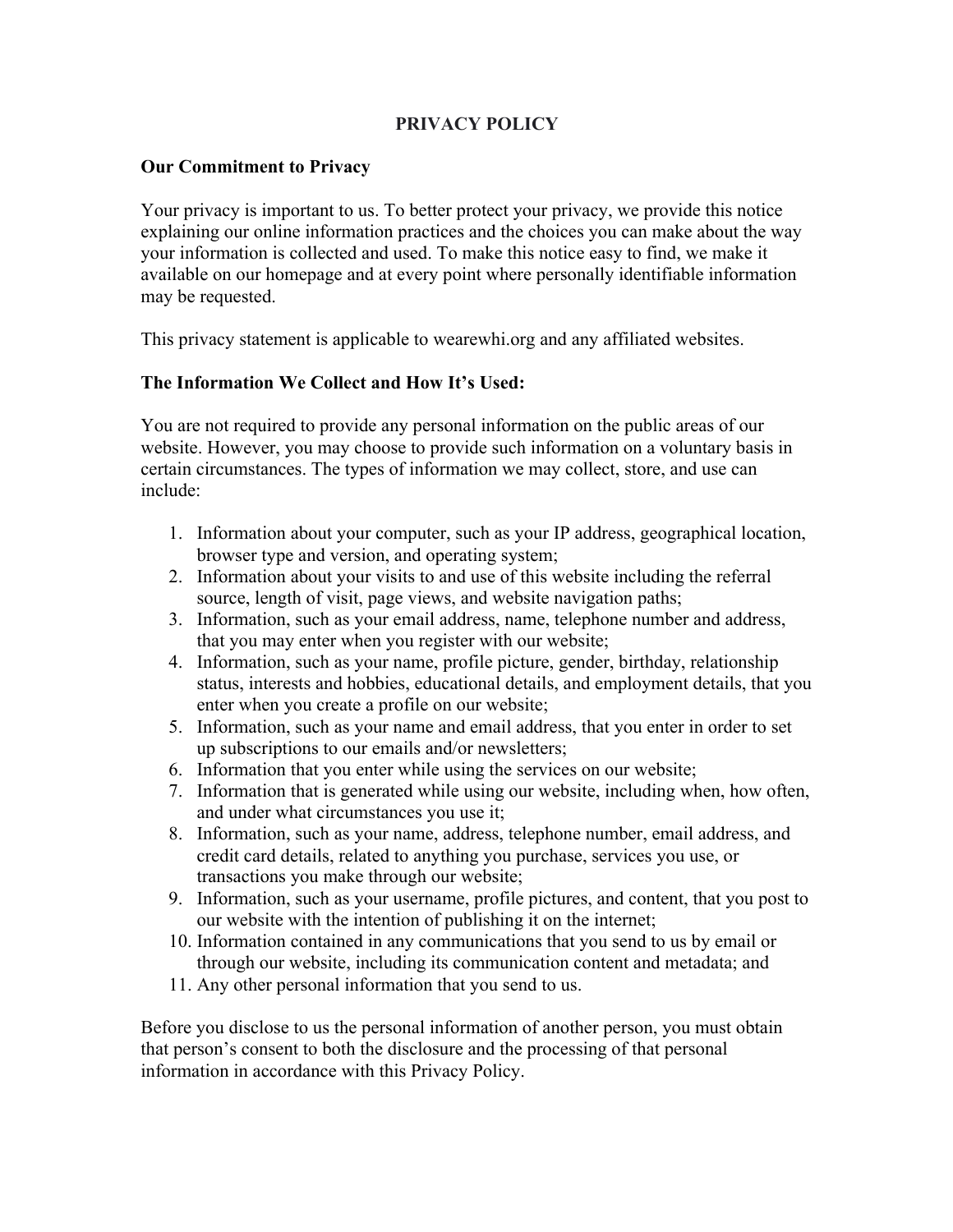Personal information submitted to us through our website will be used for the purposes specified in this Privacy Policy or on the relevant pages of our website. Any information that you provide will be processed by us or on our behalf in accordance with the provisions of applicable local or national Data Protection laws. We may use your personal information for the following purposes:

- 1. Administering our website and business;
- 2. Personalizing our website for you;
- 3. Enabling your use of the services available on our website;
- 4. Sending you goods purchased through our website;
- 5. Supplying services purchased through our website;
- 6. Sending statements, invoices, and payment reminders to you, and collecting payments from you;
- 7. Sending you non-marketing commercial communications;
- 8. Sending you email notifications that you have specifically requested;
- 9. Sending you our email newsletter, if you have requested it (you can inform us at any time if you no longer require the newsletter);
- 10. Sending you marketing communications related to our business or the businesses of carefully-selected third parties which we think may be of interest to you, by post or, where you have specifically agreed to this, by email or similar technology (you can inform us at any time if you no longer require marketing communications);
- 11. Providing third parties with statistical information about our users based on user behaviour in order to measure interest in and use of the various areas of the site and to inform advertisers of such information as well as the number of users that have been exposed to or clicked on their advertising banners (but those third parties will not be able to identify any individual user from that information since we will only provide aggregated data from these analyses);
- 12. Dealing with inquiries and complaints made by or about you relating to our website;
- 13. Keeping our website secure and preventing fraud;
- 14. Verifying compliance with the terms and conditions governing the use of our website (including monitoring private messages sent through our website private messaging service); and
- 15. Other uses, as they come up, of which will make best efforts to make you aware.

If you voluntarily disclose personal information for publication on our website, such as on a bulletin board or in a chat room, we will publish and otherwise use that information as you provide us. Any substantive information disclosed in this communication can be collected, correlated and used by third parties and can result in unsolicited messages from other posters and third parties. This is beyond our control.

**Personally identifiable information on individual users will not be sold or otherwise transferred to unaffiliated third parties without the express approval of the user at the time of collection.** At such points of collection, you will have the opportunity to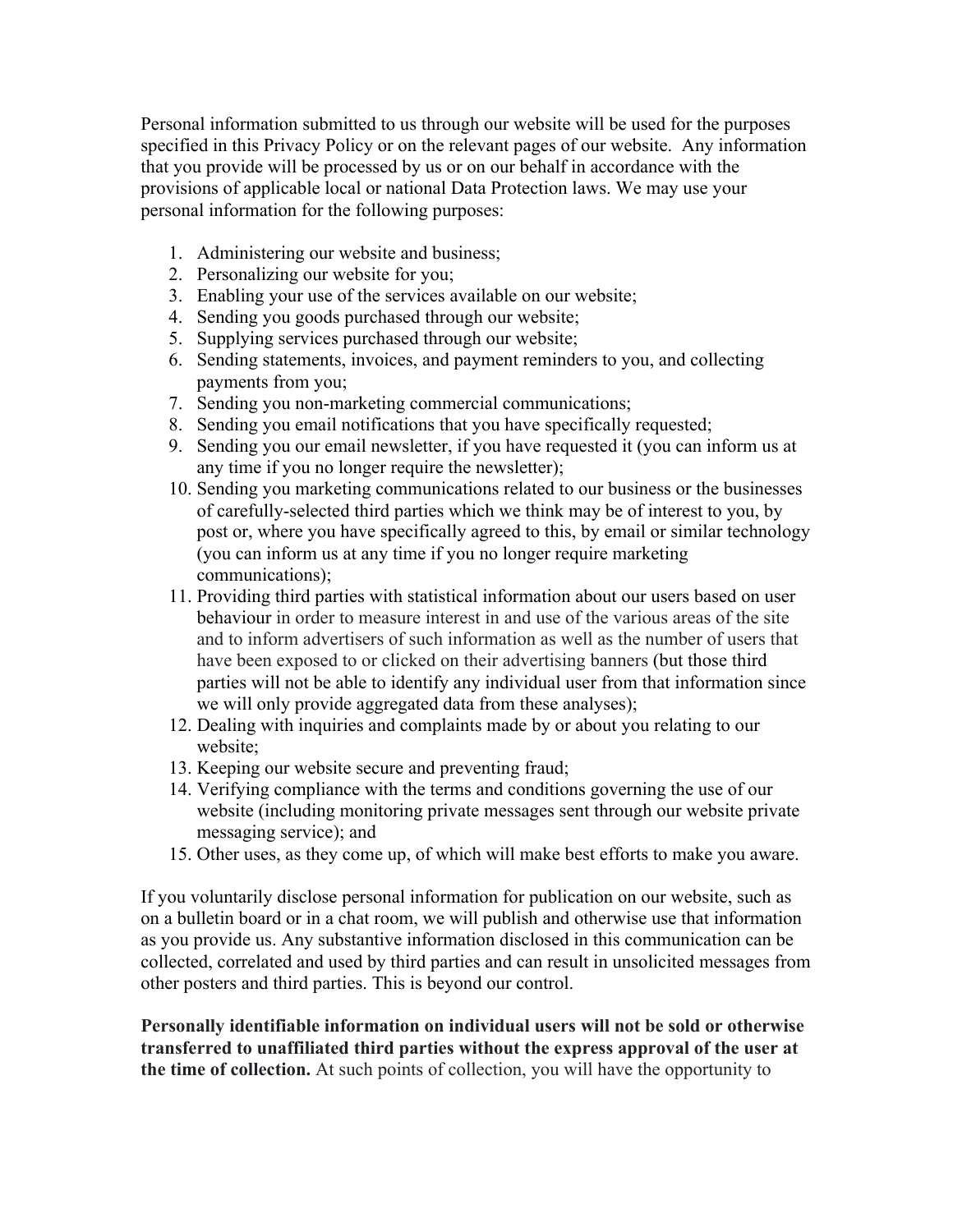indicate whether you would like to "opt in" to receiving promotional and/or marketing information about other products, services and offerings from us and/or any third parties.

We reserve the right to contact you regarding your account status, changes to the subscriber agreement and other matters relevant to the underlying service and/or the information collected about you or for your benefit.

We may disclose your personal information to our employees, officers, insurers, professional advisers, agents, suppliers, or subcontractors as reasonably necessary for the purposes set out in this Privacy Policy and to administer any services provided to you that we agree to undertake.

We may have to disclose your personal information without such notification for the following purposes:

- 1. To any law enforcement agency requesting it in connection with an inquiry regarding the commission of any offense, once we are reasonably satisfied as to the circumstances surrounding the request;
- 2. To comply with applicable laws and lawful government or regulatory requests;
- 3. To operate our systems properly; or
- 4. To protect our users and us.

#### **Retaining Personal Information**

Our data retention procedure is designed to help ensure that we comply with our legal obligations regarding the retention and deletion of personal information. Any personal information that we process for any purpose is not kept for longer than is necessary for that purpose. We will, however, retain documents (including electronic documents) containing personal data:

- 1. To the extent that we are required to do so by law;
- 2. If we believe that the documents may be relevant to any ongoing or prospective legal proceedings; and
- 3. In order to establish, exercise, or defend our legal rights (including providing information to others for the purposes of fraud prevention and reducing credit risk).

#### **Information Supplied by Your Browser**

Our website uses cookies, which may automatically collect non-personal information and data. "Cookies" are small text files containing an identifier (a string of letters and numbers) that a website can use to recognize repeat users, facilitate the user's ongoing access to and use of the website and allow a website to track usage behavior and compile aggregate data that will allow content improvements and targeted advertising by storing the cookie on the browser. Cookies are not programs that come onto a user's system and damage files. Cookies do not typically contain any information that personally identifies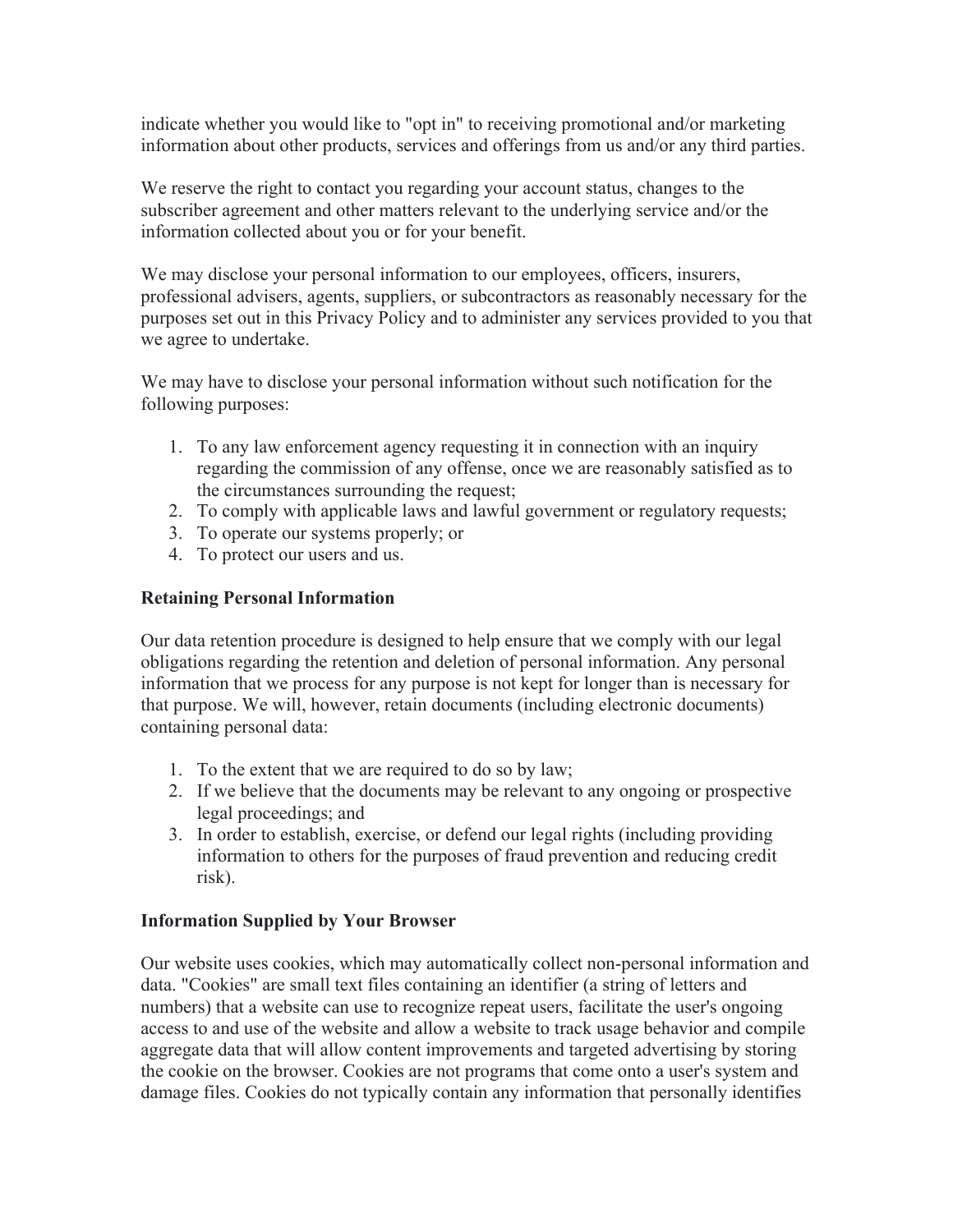a user, but personal information that a website stores about the user may be linked to the information stored and obtained from cookies.

You should know that we cannot control the use of cookies or the resulting information of advertisers or third parties hosting data for us. If you do not want information collected through the use of cookies, there is a simple procedure in most browsers that allows you to deny or accept the cookie feature. However, you should note that blocking all cookies may have a negative impact upon the usability of our website because you may not be able to use all of our website's features.

# **Choice/Opt-Out**

We will allow you to "opt out" of further promotional contacts at any time. Additionally, upon request, we will use best efforts to allow you to update or correct personal information previously submitted which you state is erroneous to the extent such activities will not compromise privacy or security interests. Also, upon request, we will use commercially reasonable efforts to functionally delete you and your personal information from our database; however, it may be impossible to delete your entry without some residual information because of backups and records of deletions.

## **Our Commitment to Data Security**

To prevent unauthorized access, maintain data accuracy, and ensure the correct use of information, we have put in place appropriate physical, electronic, technical and managerial procedures to safeguard and secure the information we collect online. All electronic financial transactions entered into through our website are protected by encryption technology through a third-party processor.

However, the transmission of information over the Internet is inherently insecure and so we cannot guarantee the security of data sent over the web. We will endeavor to take all reasonable steps to keep your personal information safe. Further, you are responsible for keeping the password you use for accessing our website confidential. We will not ask you for your password except when you log into our website.

## **Links to Other Sites**

Our website includes hyperlinks to, and details of, third party websites. We are not responsible for the privacy policies, the privacy practices or the content of other websites that may be linked to this website or of any third-party advertisers on this website. You should check the applicable privacy policies of these parties when you provide them with your personal information.

## **How to Contact Us**

If you have questions or concerns about this Privacy Policy or intend to exercise your rights under this Privacy Policy, please send us an email at contact@wearewhi.org **.** We